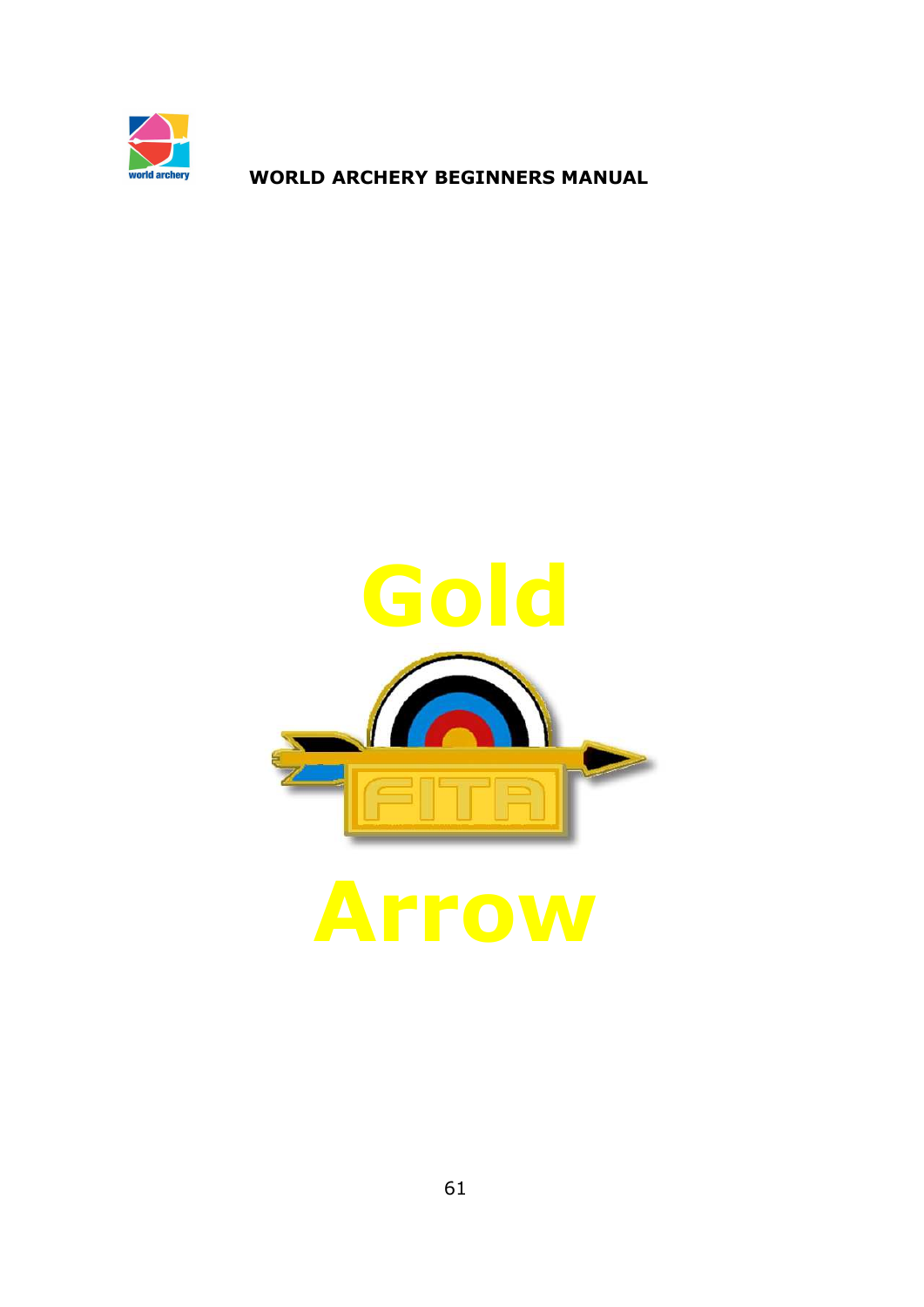

#### CURRICULUM FOR THE WA **GOLD ARROW** AWARD

#### **PERFORMANCE:**

Shooting distance: 26 meters Minimum required score: 115 points

**SKILLS** – your shooting sequence should include the following:

#### **String clearance**

- *Objective :*  Allow a free path of the string during the arrow propelling.
- *Form :*

See the two tests further down. You will have to successfully pass one of these tests.

#### *Rational :*

Any string shock during the propelling step would:

- make difficult the repetition of the push axis and the propelling intensity;
- \* reduce the amount of kinetic energy transmitted to the arrow.

#### Test at the bow arm level.

With no hand on the string, raise your bow and check where your string is located on your armguard or forearm. About half an inch forwards of this spot affix a piece of adhesive tape which is raised about 2 mm in the middle (bridge shape). The bridge of tape should be affixed vertically, across your bow forearm/armguard, or if you prefer parallel to the string.

Identify with a pen, the side of the tape closest to the string (to be marked before sticking the tape on the armguard). This mark will help to identify if the string hits the tape while pushing the arrow or during its way back.

Shoot one arrow with this adhesive tape



in place - make sure you not flatten out the bridge-tape before the draw! After the shot, watch the tape, and analyze the hit (if any).

If you come to the conclusion that the string clearance is too poor, ask to your coach to help you in improving it.

#### Test at the bow side chest level.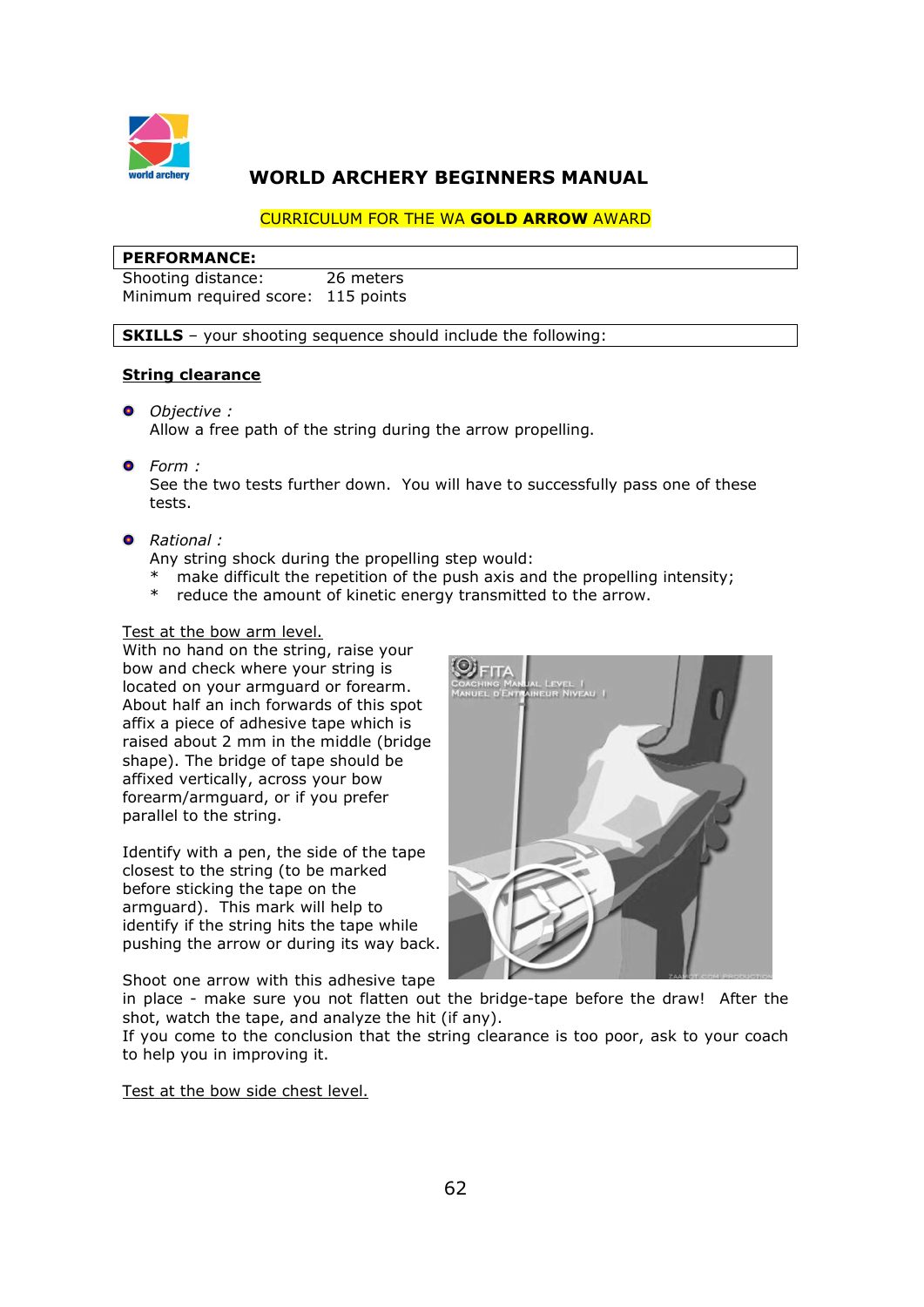

Either watch yourself in a mirror, or with the help of an assistant observe where the



string touches your chest at full draw, if at all. About half inch forwards of this spot affix a piece of adhesive tape that has a bridge shape – 2 mm raised in the middle. See picture on the left.

The most critical point is the edge (hem or trim) of the chest-guard surrounding your bow shoulder. The bridge of tape should be affixed parallel to the string on your chest-guard. Shoot one arrow with this tape in place – pay attention to not flatten out the "bridge" part before the draw. After the shot, analyze the hit (if any).

If you come to the conclusion that the string clearance is too poor, ask to your coach to help you in improving it.

### **Follow-through**

*Objective:* 

Continue all on-going activities – not only the physical ones, but also the visual and mental ones - but release of the string.

*Form:* 

The shot must take the observer by surprise; no telltale signs of impending shot must be seen. The body, face and "gaze" remain impassive before, during, and slightly after the action.



*Your face should remain the same, before, during and after the release*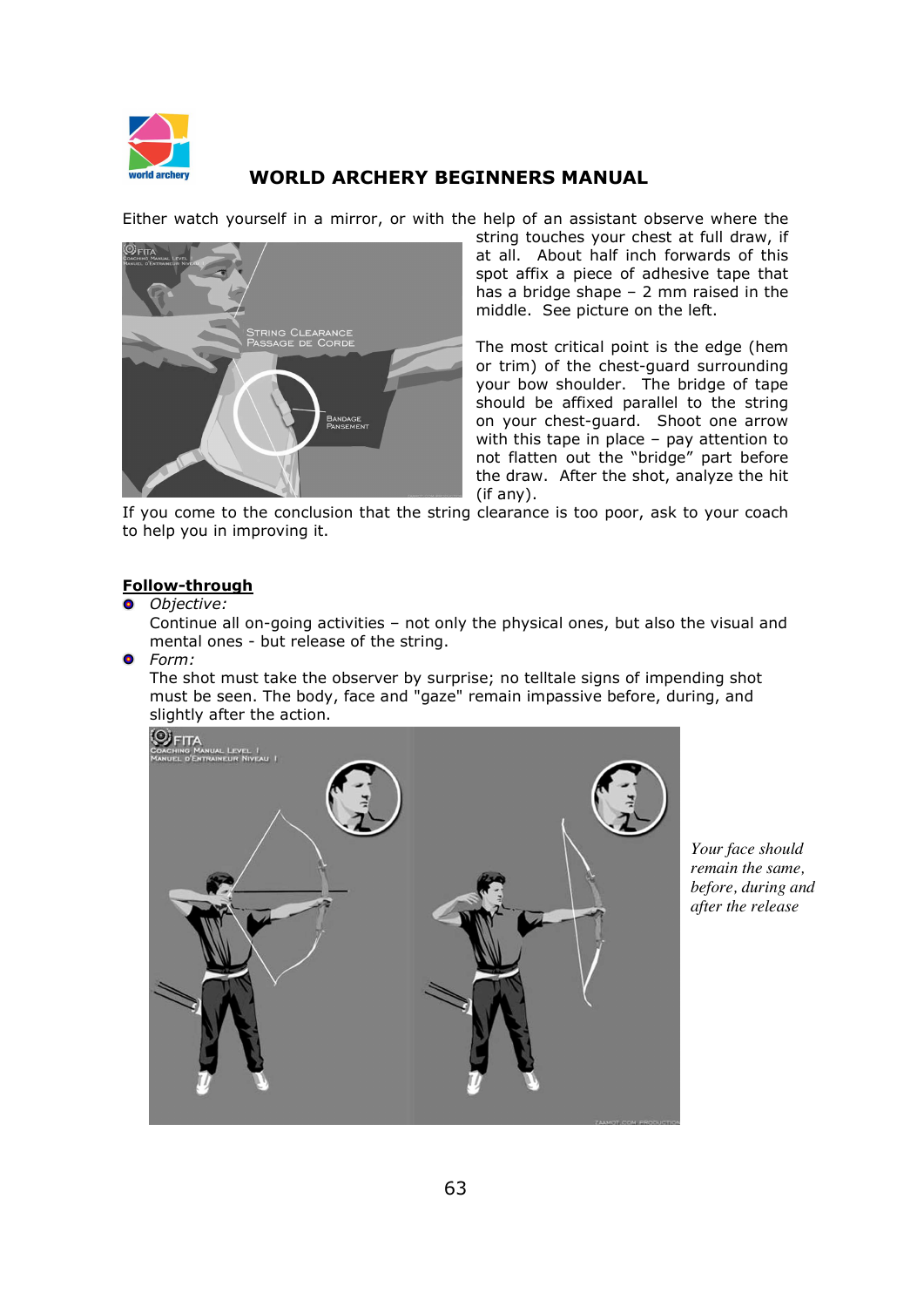

**Sequence:** repeat with consistency the shooting steps (they are below from left to right).



*Raising*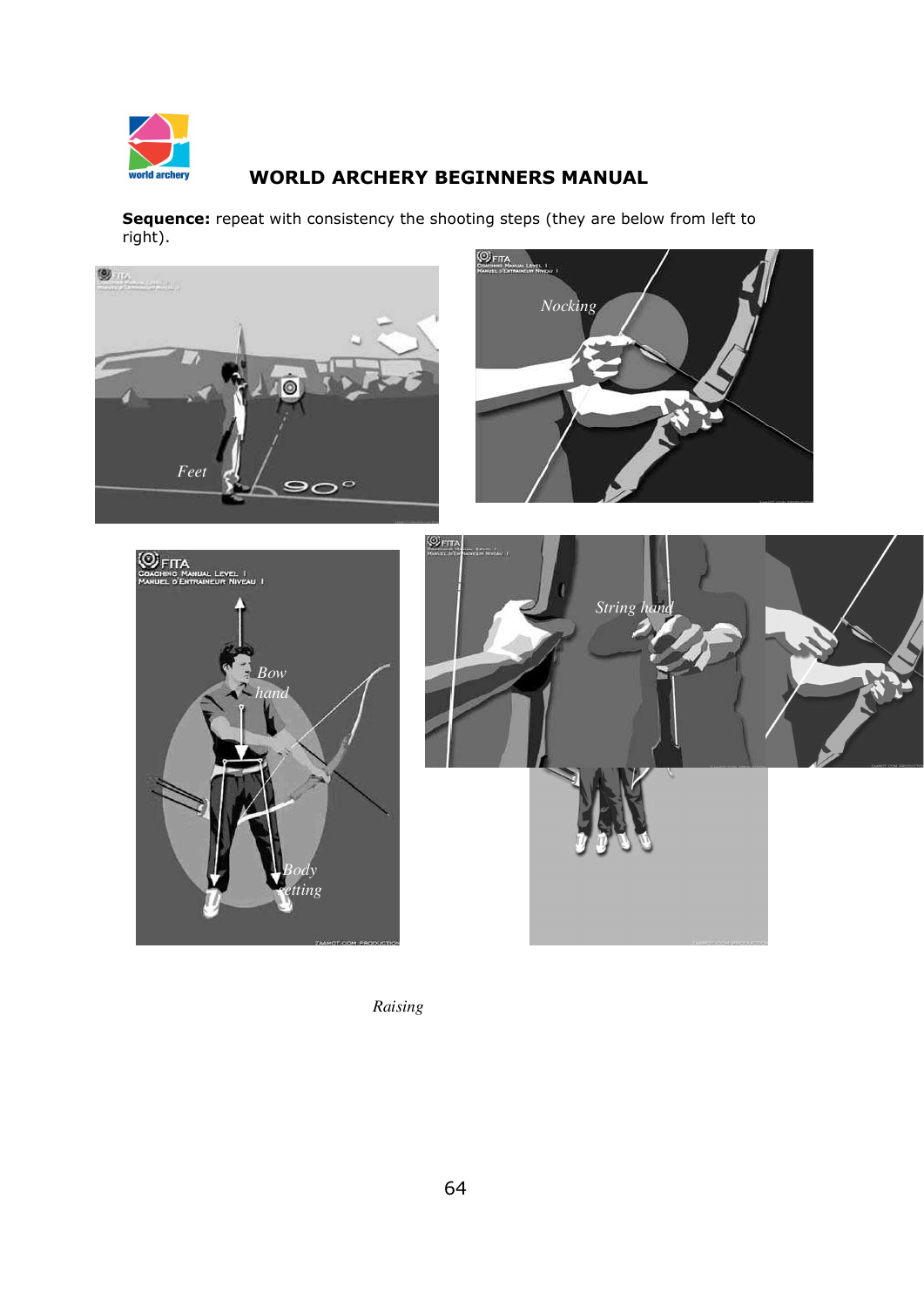







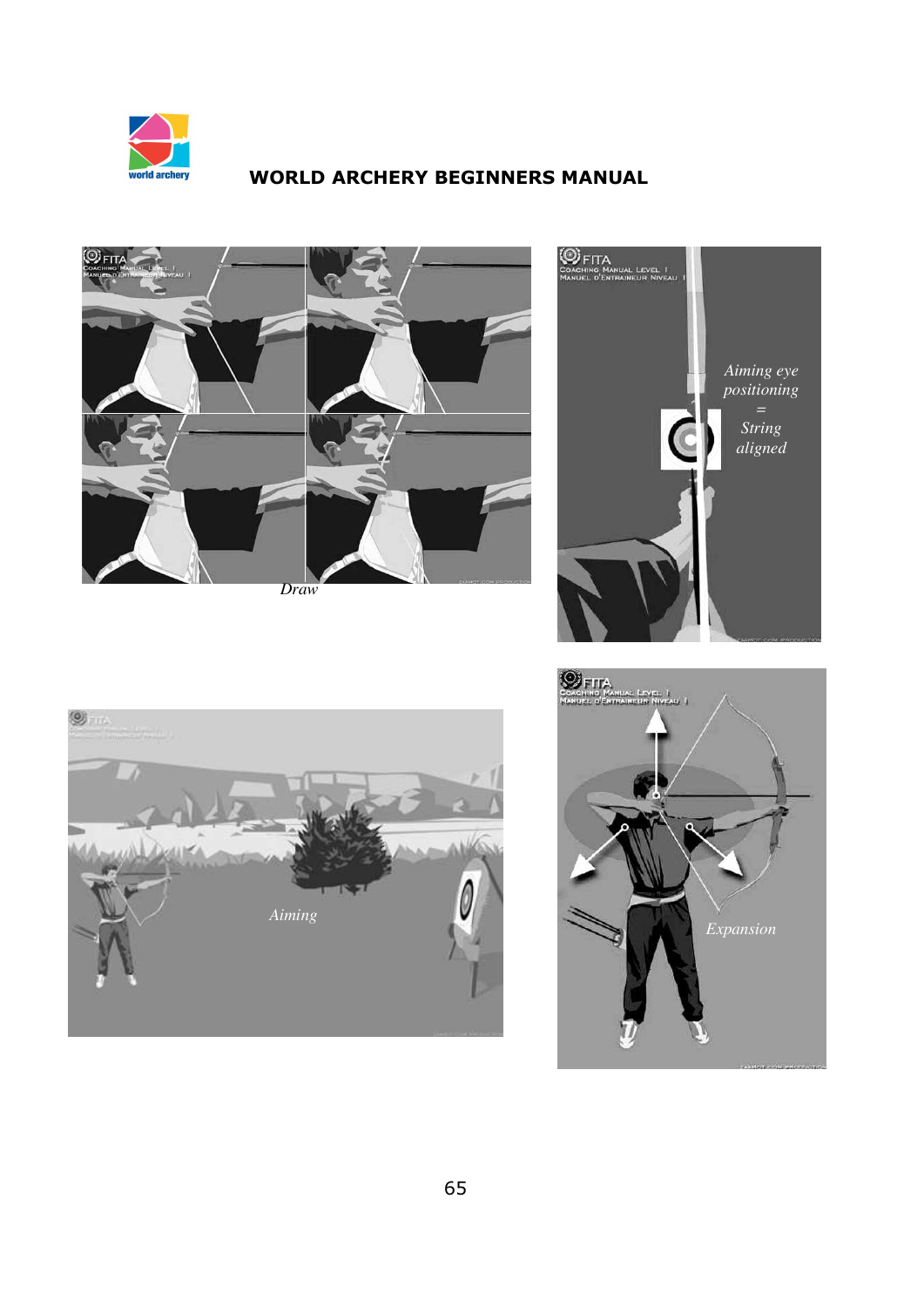



*Release*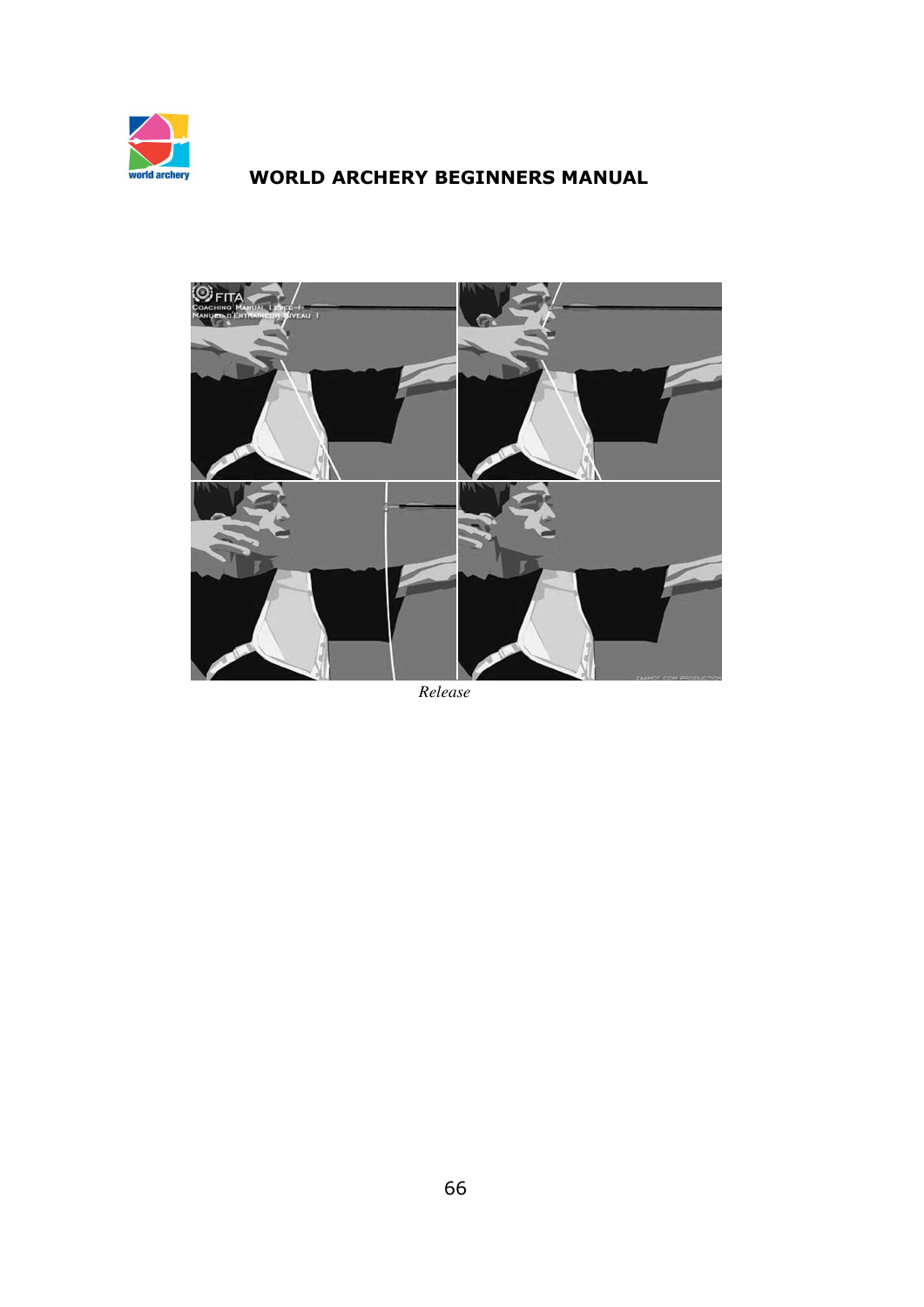



### **KNOWLEDGE&/OR KNOW-HOW**

## **Tournament registration process:**

You should know the registration process (of your club) to a local tournament; hence you have to ask to your club, what is this process.

#### **Arrow setting:**

#### **O** Affixing arrow rests:

The use of an arrow rest is important as it reduces the area of the bow the arrow touches, creating the least amount of friction when the arrow begins to move as it is released. There are arrow rests made from wire and made from plastic. The arrow rest should be glued onto the window directly above the pivot point of the handle, and should be aligned squarely and perpendicular to the string. There should be a space of at least 15mm between the arrow shaft and the window shelf.

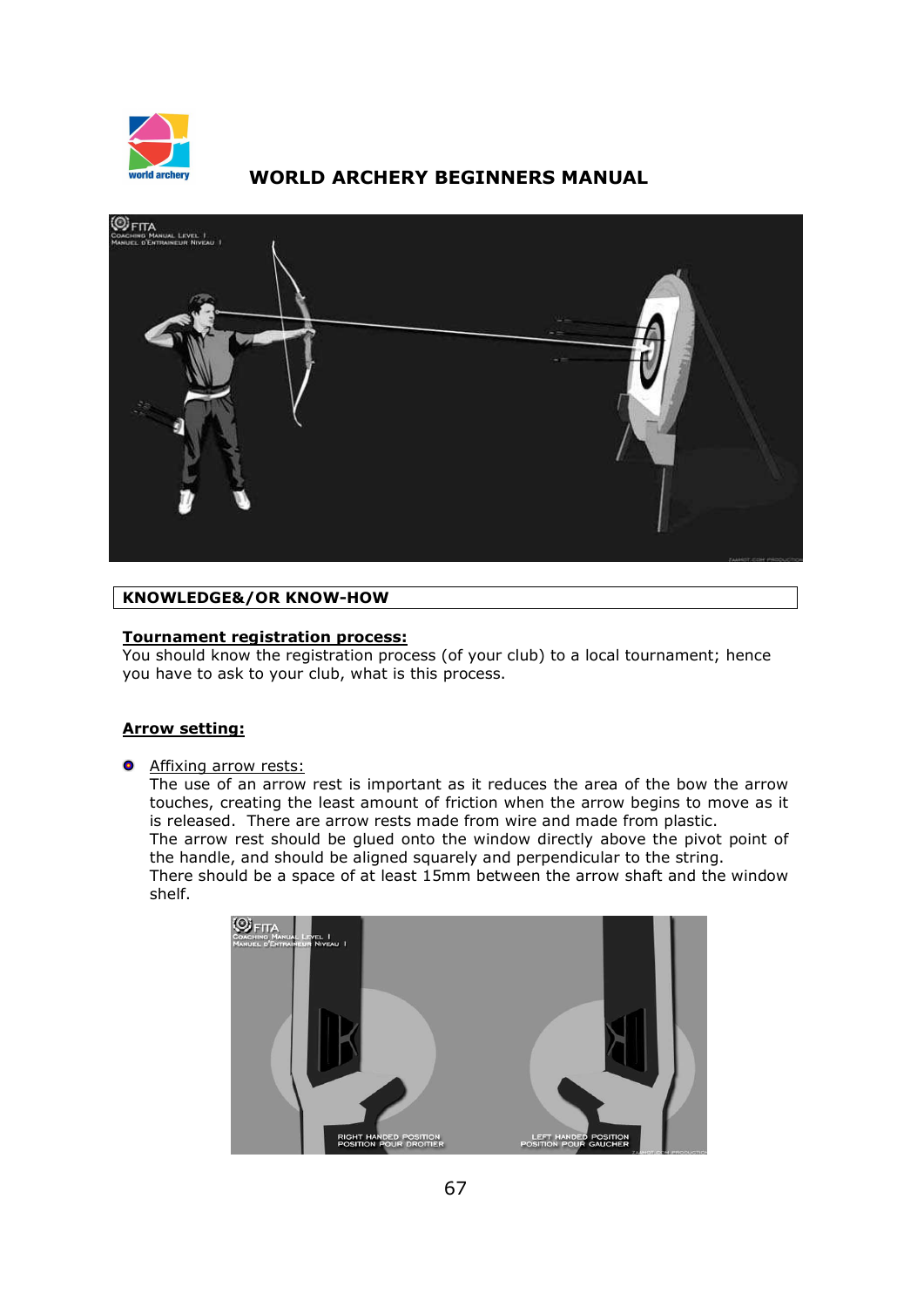

• Making the nocking point: The correct height of the nocking point depends on many things. A suggested starting point is to have the nocking point maintain the bottom of the nock at about 1 cm higher than where the shaft makes a 90 degree angle with the string. This is valid if you start with the straight line method (recommended). 6 mm are enough with a "cigarette" tape of string grip.



Nock locators may be added in two ways.

- \* A manufactured nock-set is available. Quite often it is made with metal and clamped on the string with special pliers.
- \* Another method is to use standard heavy thread with fletching cement to form a small neat ring around the serving. This knot must be firm and uniform. Apply another thin coat of glue over the entire nock locator, and then leave it to dry. The nock locators may be above and below the nock.

After shooting about 30 arrows, remeasure the brace height. It has most likely decreased.

Adjust the nocking point if necessary.

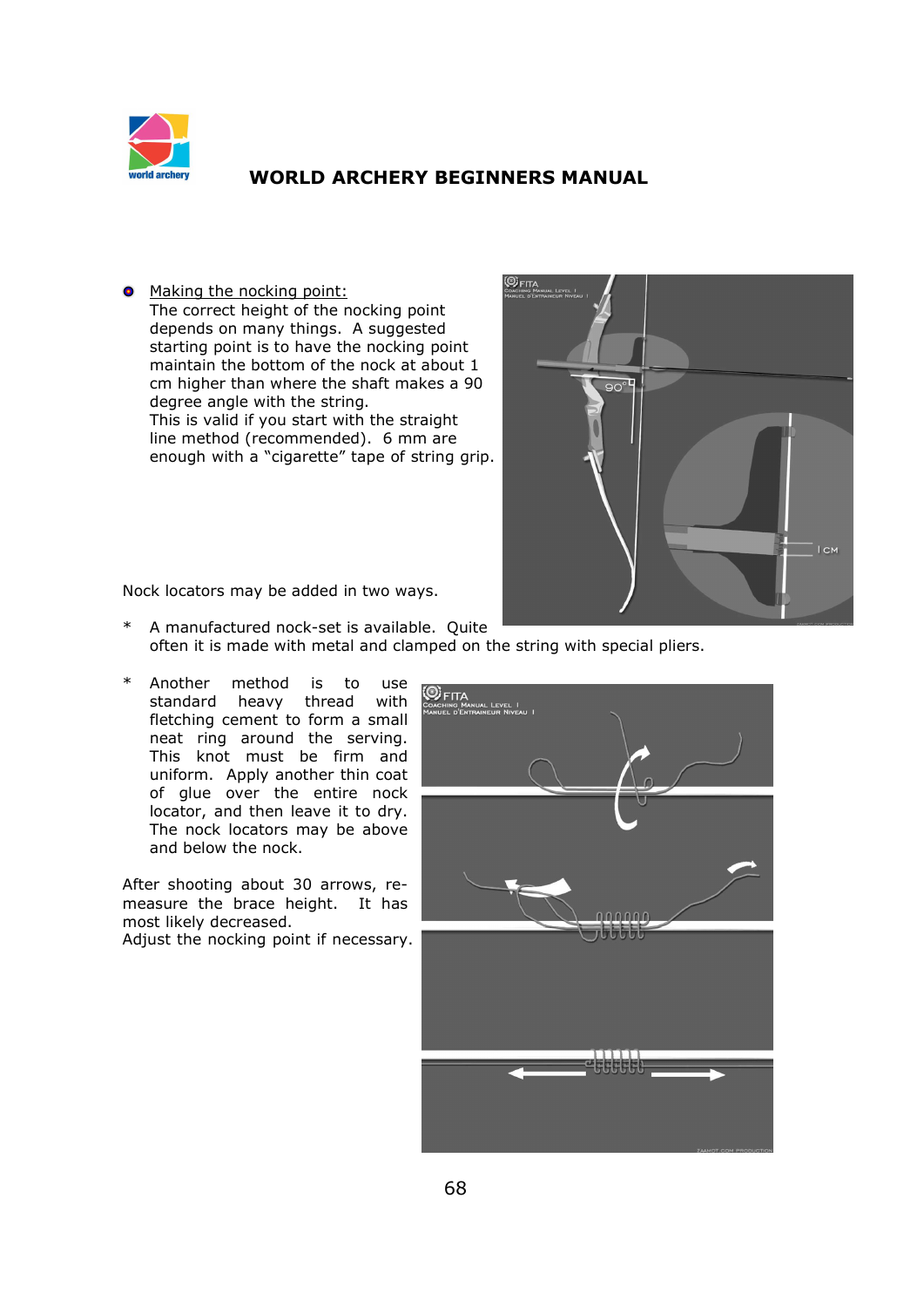

## **Brace height**

The bracing height of the bow should be within the Bow manufacturers' tolerances.

If necessary the string can have twists added to it to increase the bracing height, or conversely, have some twists removed to lower the bracing height.